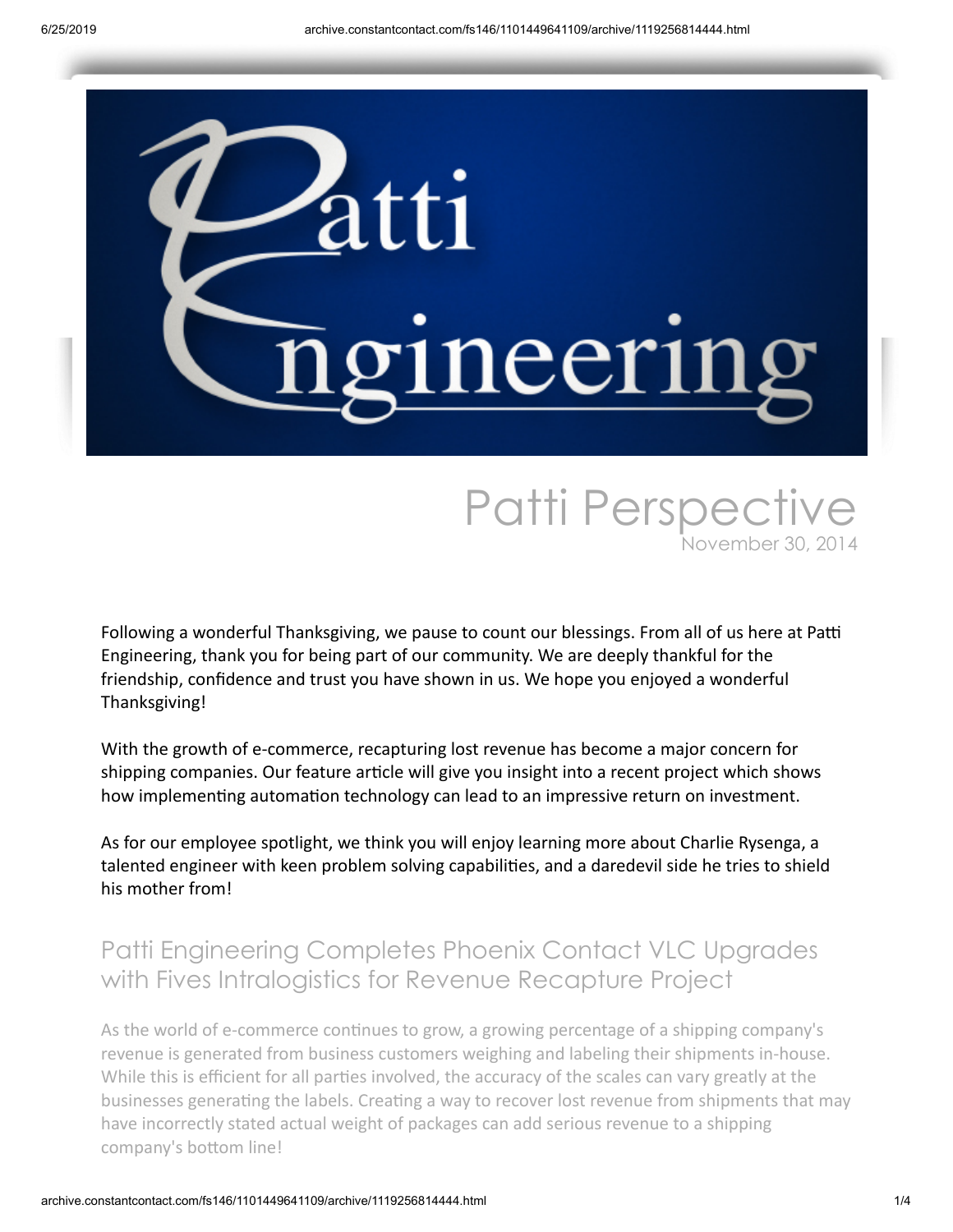#### 6/25/2019 archive.constantcontact.com/fs146/1101449641109/archive/1119256814444.html

The company Fives Intralogistics is a go-to resource for large shipping companies. Fives designs and supplies world-class material handling and sorting solutions; automating internal logistics streams for postal and courier companies, distribution centers, and baggage handling systems. A large parcel delivery customer of Fives' wanted to implement a system to recover lost shipping revenue. Fives solution included adding high speed inline checkweighers to its



customer's existing parcel sortation systems to recover the lost revenue on mis-weighed

packages. Knowing Patti Engineering's expertise in both sortation and Phoenix Contact's Virtual Logic Controllers (VLC), Fives enlisted Patti Engineering to assist with this large, time sensitive project.





"Together, Patti Engineering and Fives Intralogistics successfully executed a large in-line weigh scale project for a parcel delivery company. Meeting the aggressive installation schedule in a fully operational sortation hub was the result of close collaboration and planning between all parties and, simply put, a lot of hard work and

long hours on the part of the on-site resources," said Brian Mann, Customer Service Business Unit Leader, Fives Intralogistics. "Hats off to Logan Wohlford and the Patti Engineering team for a job well done. We are looking forward to working with Patti on future projects."

Fives' customer is so pleased with its new system that options for additional control system upgrades on obsolete hardware and software are being evaluated for 2015. The expected ROI for Fives Customer's revenue recapture project is less than a year!

For more information on our sortation expertise visit our [website](http://pattiengineering.com/expertise/garment-parcel-sortation/?utm_source=Patti+Perspective_November+30_2014&utm_campaign=Newsletter+November+2014&utm_medium=email), or call us (248)364-3200 for a free initial consultation.

 $\sim$  [Download](https://mlsvc01-prod.s3.amazonaws.com/59cb3837001/887de36a-8559-4263-a72d-a46b4f126965.pdf?utm_source=Patti+Perspective_November+30_2014&utm_campaign=Newsletter+November+2014&utm_medium=email) the PDF  $\sim$ 

### Patti Personnel - Charlie Rysenga

Charlie Rysenga has earned the Patti Personnel Spotlight this month. Charlie is a bright young individual with a passion for engineering. So naturally, Patti Engineering hired him right after he earned his Bachelor's degree in Electrical Engineering from Michigan Technological University. While Charlie notes that his work here is very challenging, he says it's what he enjoys most about his job, because it's rewarding.

It did not take long for Charlie's training and observance of one of our veteran engineers to cement his abilities in engineering. He tried his hand at several Siemens S5 to S7 control upgrade projects, and even recently served as the lead engineer on a successful Siemens upgrade project.

"Charlie is a very talented and motivated young engineer. He has come up to speed quickly on the technologies we specialize in and he is proving to be a great addition to our team," said Ken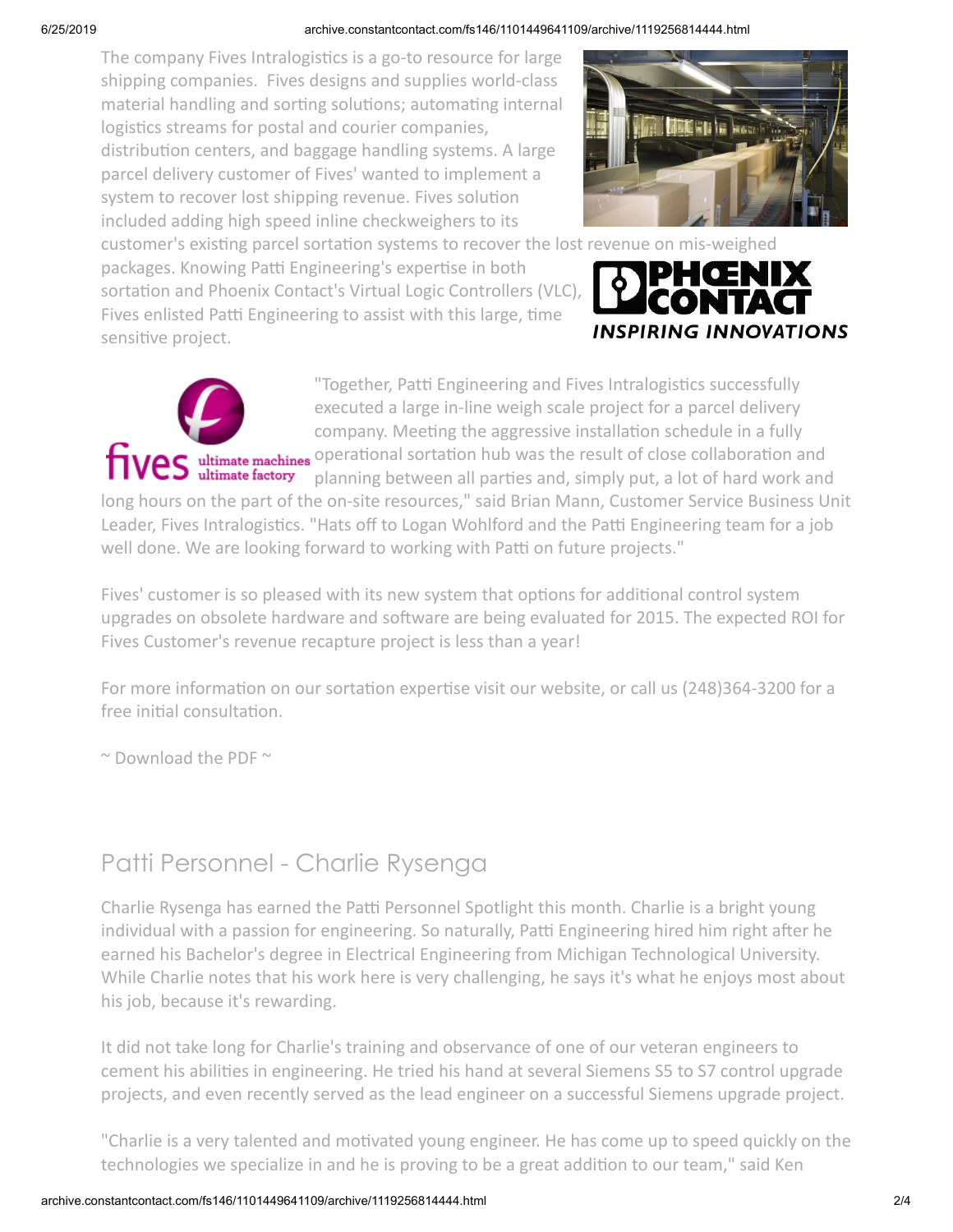#### 6/25/2019 archive.constantcontact.com/fs146/1101449641109/archive/1119256814444.html

Kutchek, VP of Operations at Patti Engineering.

His current professional focus is on a project for Patti Engineering customer Oetiker, which involves upgrading a band clamp machine. We put him on this project because of his passion for his work. He claims that the best thing about engineering is that he gets to practice the skills he needs to take over the world - ambitious!



Born and raised in Berkley, MI, Charlie still resides there. A daredevil who claims his hobbies would give his mother a heart attack, Charlie is



adventurous and active. He spends his free time working with an educational non-profit organization, I3 Detroit. Charlie describes the organization as a community

makerspace/hackerspace. "We teach classes and make awesome things," Charlie said. He recently participated in the 'Makers Faire' with I3 Detroit to bring together and collaborate with amateur inventors. The organization had a tent at the fair and used the opportunity to show its inventions and creations, as well as recruit new members.

He is also quite the sailor. This past summer, Charlie was invited to participate in the 2014 Chicago Yacht Club's Race to Mackinac. The race is a 333 mile journey from Chicago to Mackinac Island, Michigan. Charlie and his team sailed a catamaran called Double Time, which he describes as "basically a big trampoline between two 33' hulls."

Charlie has proven to have the technical aptitude to be a 'Patti Engineer,' and it is also clear to us that his fun and adventurous side fits just right with Patti Engineering's company culture!

**~ [Download](https://mlsvc01-prod.s3.amazonaws.com/59cb3837001/86cc543c-c272-4776-8f36-9fad4c009813.pdf?utm_source=Patti+Perspective_November+30_2014&utm_campaign=Newsletter+November+2014&utm_medium=email) the PDF ~**

We work as partners with our clients. When you need an expert to help solve automation challenges, we are here to add value to your solution - enhance efficiency, increase productivity, and work with your team as a trusted resource. Visit our **[website](http://www.pattieng.com/expertise.html?utm_source=Patti+Perspective_November+30_2014&utm_campaign=Newsletter+November+2014&utm_medium=email)** for more information on our areas of expertise, or call us (248)364-3200 for a free initial consultation.

Thank you for your interest in Patti Engineering.

Best regards,

Georgia H. Whalen Director of Marketing Patti Engineering